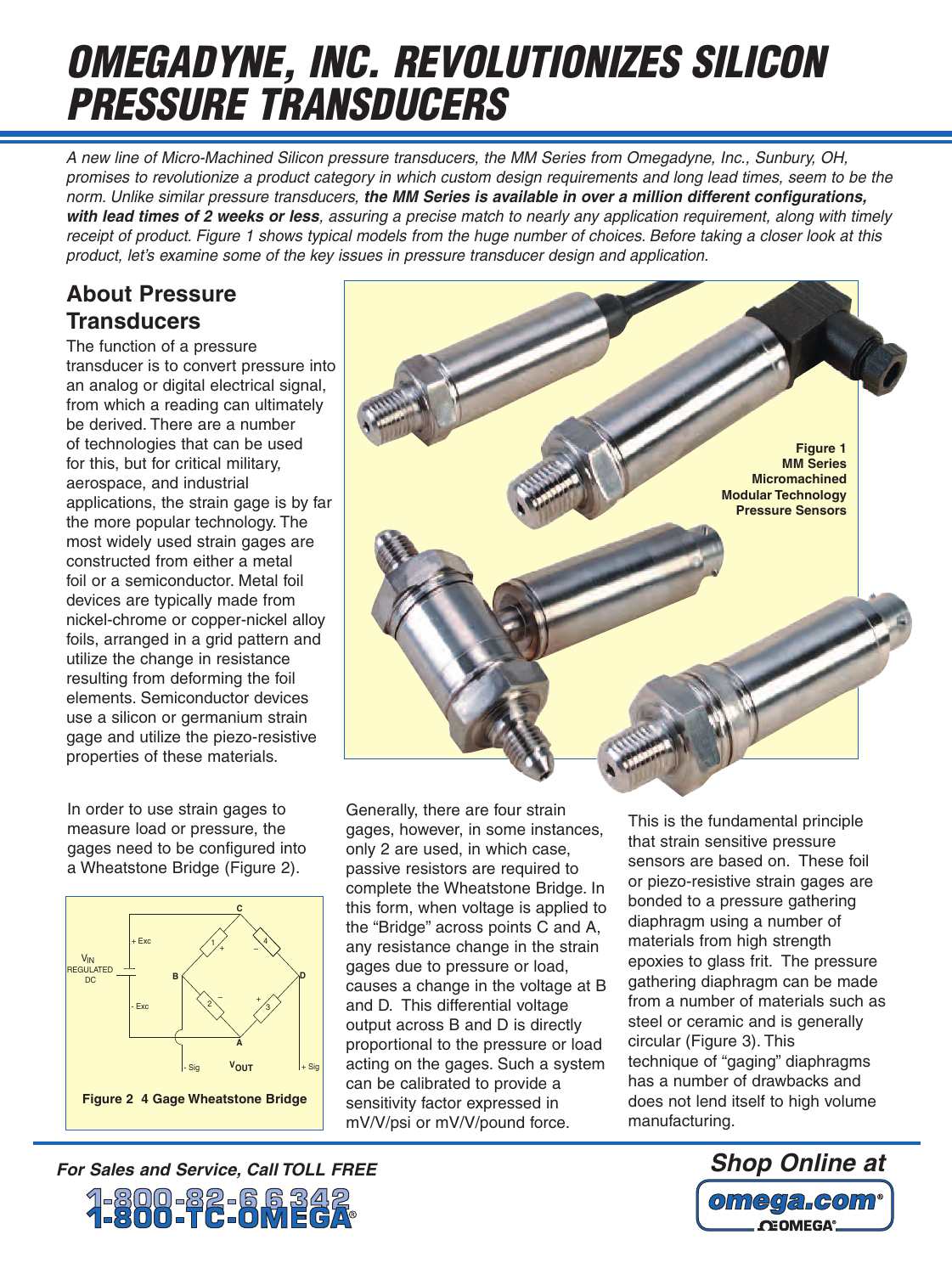



MicroElectroMechanical systems (MEMS) are the twenty first century solution to these drawbacks. MEMS are mechanical silicon structures that can be fabricated at the wafer level (Figure 4). **Characteristics such as high sensitivity, small size, low signal to noise, excellent repeatability and low hysteresis, high overload, high yields, process repeatability have made Micro Machine Silicon the sensing element of choice for building reliable, flexible and stable pressure sensing devices**.

We will demonstrate how the latest high level silicon technology can be readily applied to designing and manufacturing an integrated family of pressure sensing devices. MicroElectroMechanical Systems (MEMS) are a combination of manufacturing processes that may be used to build thousands of small mechanical elements on a silicon wafer using very large scale integrated circuit processing. These mechanical elements are the building blocks of high performance pressure transducers.

A silicon wafer can hold thousands of these building blocks, each device performing almost identically to its neighbor as a result of using identical wafer fabrication

*For Sales and Service, Call TOLL FREE* 1-800-82-66342<br>**1-800-TC-0MEGA** 

processing and post wafer fabrication processing. These processes integrate the mechanical characteristics of silicon with the electronic characteristics of silicon, on a single silicon substrate (Figure 5).

The combination of the excellent elastic properties and the ability to diffuse strain gages into the internal lattice of silicon using ion implantation gives rise to the micro-machined silicon strain element where molecularly embedded piezo-resistive strain gages measure the strain induced by pressure in the diaphragm.

Omegadyne uses a number of micro-machined silicon designs for both gage, absolute, differential and compound pressure sensors that are fabricated in a state-of-the-art Wafer Lab. **The micro-machined silicon has been used in many applications ranging from Aerospace to Medical applications over the years.**

#### **MEMS characteristics**

These small electro-mechanical elements have outputs up to 50 times greater than that of metal foil strain gages. Their thermal characteristics are highly repeatable and are ideally suited to a number



*Shop Online at*  omega.com® **OEOMEGA®**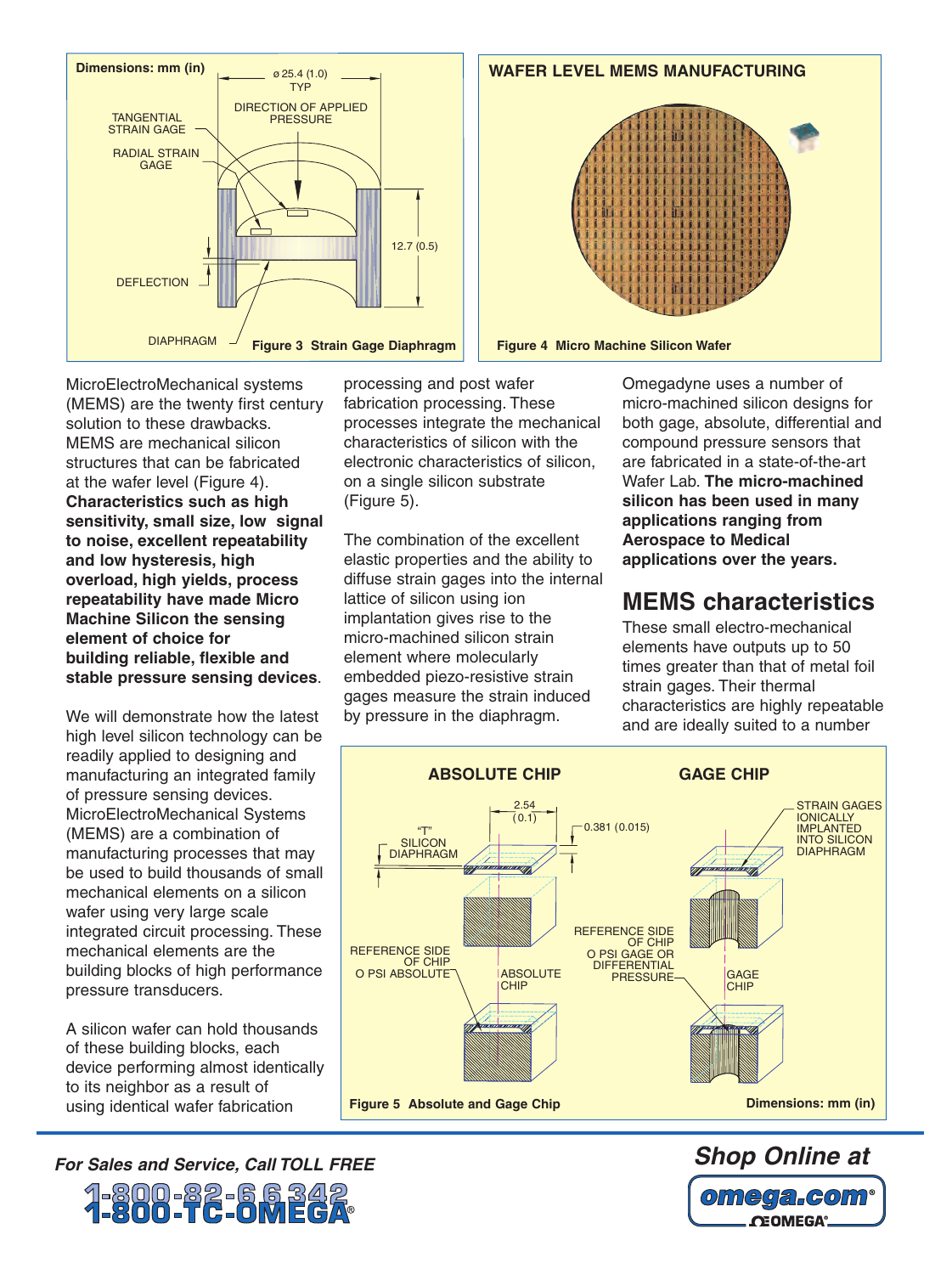of different methods of temperature compensation ranging from digital techniques, to look up tables, to passive or analog methods.

The excellent elasticity of silicon, translates into lower hysteresis effects but more importantly provides a very strong platform for linearization and other signal correction techniques as a result of almost zero non-repeatability error.

Unlike bonded foil strain gage devices, there are no adhesives used between the diaphragm and the gage. Strain gage bonding mechanism can cause a nonlinear resistance-to-strain relationship and errors due to creep and hysteresis. The small mechanical diffused strain gages in the MEMS element eliminate the use of a bonding agent—thus, these sources of error. In addition, micro-machined silicon has a very useful overpressure capability. Bonded foil is typically capable of withstanding 2 or 3 times its working pressure before there are noticeable signs of plastic deformation in the diaphragm which is detectable as non repeatability. Because silicon is essentially perfectly elastic any deformation due to overpressure is fully recoverable until fracture occurs. Four times over pressure is typical for silicon but over pressures as high as 10 can be designed into custom specials.

The electro-mechanical elements lend themselves to modular interchangeable concepts. The silicon-based piezo-resistive sensing elements are packaged in such a way as to create modular interchangeable building blocks that can be incorporated into a fully ruggedized pressure sensing family of products.

At Omegadyne this configurable product is called the MM Series of pressure transducers.

See Figure 6. Additional electronics within the transducer compensate for temperature and linearity and provide exceptional performance characteristics. The heart of the device—the electro-mechanical-elementis mounted in a sealed chamber and protected by a stainless steel diaphragm.

A small volume of incompressible fluid transfers the media pressure through the diaphragm to the micro-machined silicon diaphragm. The silicon deflection is directly proportional to the applied pressure and results in an imbalance in the strain gage bridge that represents itself as an mV/V signal. **In the event that an overpressure condition ruptures the diaphragm, a unique feature provides secondary containment for pressures up to 10,000 psi.**

> omega.com **OEOMEGA**



For Sales and Service, Call TOLL FREE Shop Online at **Shop Online at** 

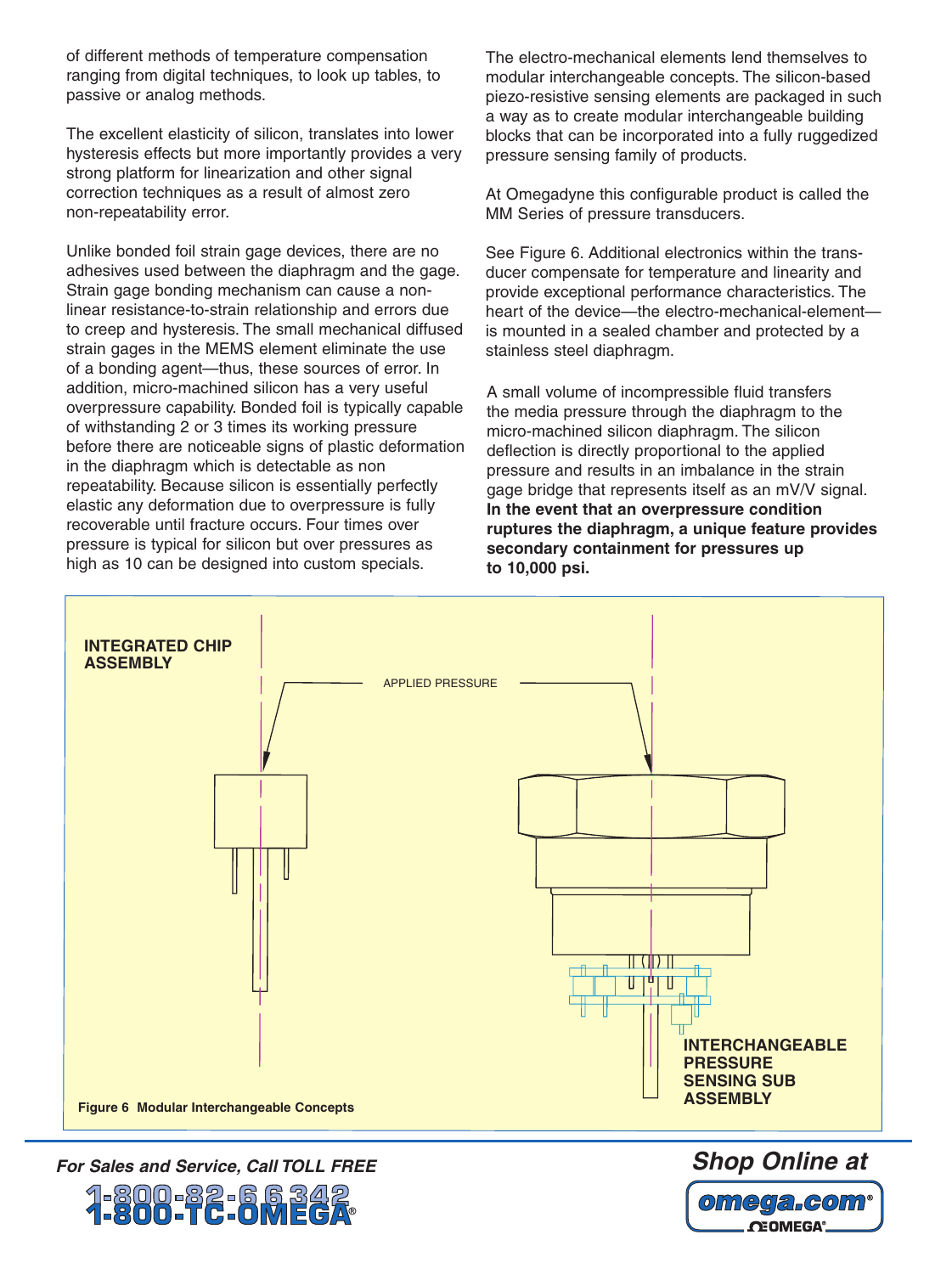### **Real World Requirements for Pressure Transducers**

High performance pressure transducers are used for critical applications in a wide variety of applications. These range from R&D lab equipment to submarine instrumentation, from medical equipment to advanced military and commercial aircraft, from industrial processes to aerospace hardware. The physical conditions of these applications vary dramatically as do the requirements for the physical packaging, signal conditioning, mechanical interface and media compatibility. To make matters even more complicated, there are many different types of pressure measurement to choose from. To get a feel for the challenges facing both users and manufacturers, let's go through the main questions to be asked for a typical application.

First, what kind of pressure measurement? (The sidebar lists the most common options.) What pressure range? What operating temperature range? What pressure port or fitting style? (See the side bar for typical options.) What electrical termination? What output signal? (See sidebar for examples.)

An important consequence of using modular interchangeable sub assemblies is that should the standard models not meet all the customer requirements then there is the very valuable option of being able to easily configure a customer specific product using the configurator tool, with the added bonus of a two week delivery.

Yet an additional benefit of this program is that should the customer require an even more unusual sensor product that would be considered fully custom, the design process for such a product is to use as many standard modular interchangeable parts and reconfigure only those necessary. This specials custom capability minimizes lead times for products to approximately 4 to 6 weeks.

Omegadyne's build to order methodology requires that the product and the manufacturing system be fully integrated for maximum efficiency. The integrated system is designed to offer the customer a service second to none in terms of being responsive. Omegadyne has addressed the issues described above with the MM Series of Pressure Transducers. Through the use of state-of-the-art sensing devices, flexible product design, and innovative manufacturing techniques, these products offer very high performance, multiple product choice, standard products, customer specific products and special custom products all with lead times that beat the competition.

#### **Types of Pressure Measurement**

| Gage                                 | <b>Vacuum</b>     |  |
|--------------------------------------|-------------------|--|
| <b>Absolute</b>                      | Low               |  |
| Compound                             | <b>Barometric</b> |  |
| Differential wet/wet uni-directional |                   |  |
| Differential wet/wet bi-directional  |                   |  |
| Differential wet/dry uni-directional |                   |  |
| Differential wet/dry bi-directional  |                   |  |
|                                      |                   |  |

| <b>Typical Pressure Port Options</b> |                       |  |
|--------------------------------------|-----------------------|--|
| 1/8-27 NPT                           | <b>Male or Female</b> |  |
| 1/4-18 NPT                           | <b>Male or Female</b> |  |
| 7/16-20 UNF                          | <b>Male or Female</b> |  |
| <b>9/16 UNF</b>                      | Male of Female        |  |
| G 1/8B                               | <b>Male or Female</b> |  |
| G 1/4B                               | <b>Male of Female</b> |  |
| M12X1.5                              | <b>Male or Female</b> |  |

| <b>Typical Output Signals</b> |                        |  |
|-------------------------------|------------------------|--|
| $3$ mv/V                      | $±3$ mv/V              |  |
| $10$ mv/V                     | $±10$ mv/V             |  |
| 0 to 5 Vdc                    | $±0$ to 5 Vdc          |  |
| 0 to 10 Vdc                   | $±0$ to 10 Vdc         |  |
| 4 to 20 mA                    | 4 to 20 mA, 12 mA zero |  |

**Most common options for pressure measurement**

Configurations are available that can measure pressures that range from10 in-H20 to 5000 psi with a 1 msec response time and a life expectancy of at least 1 million pressure cycles. All this, while achieving accuracies up to 0.03% BSL (Best Straight Line), based on a 5-point NIST traceable calibration. Table 1 shows the number of standard options available in each category. All told, there are over 1-million possible combinations. Typically, any of these combinations can be delivered within 10 working days and the most popular configurations are stocked for same day shipment. Because the underlying technology is so flexible, even when the standard options don't meet all requirements just around the corner are millions of additional alternatives all with two week delivery.



*Shop Online at For Sales and Service, Call TOLL FREE*